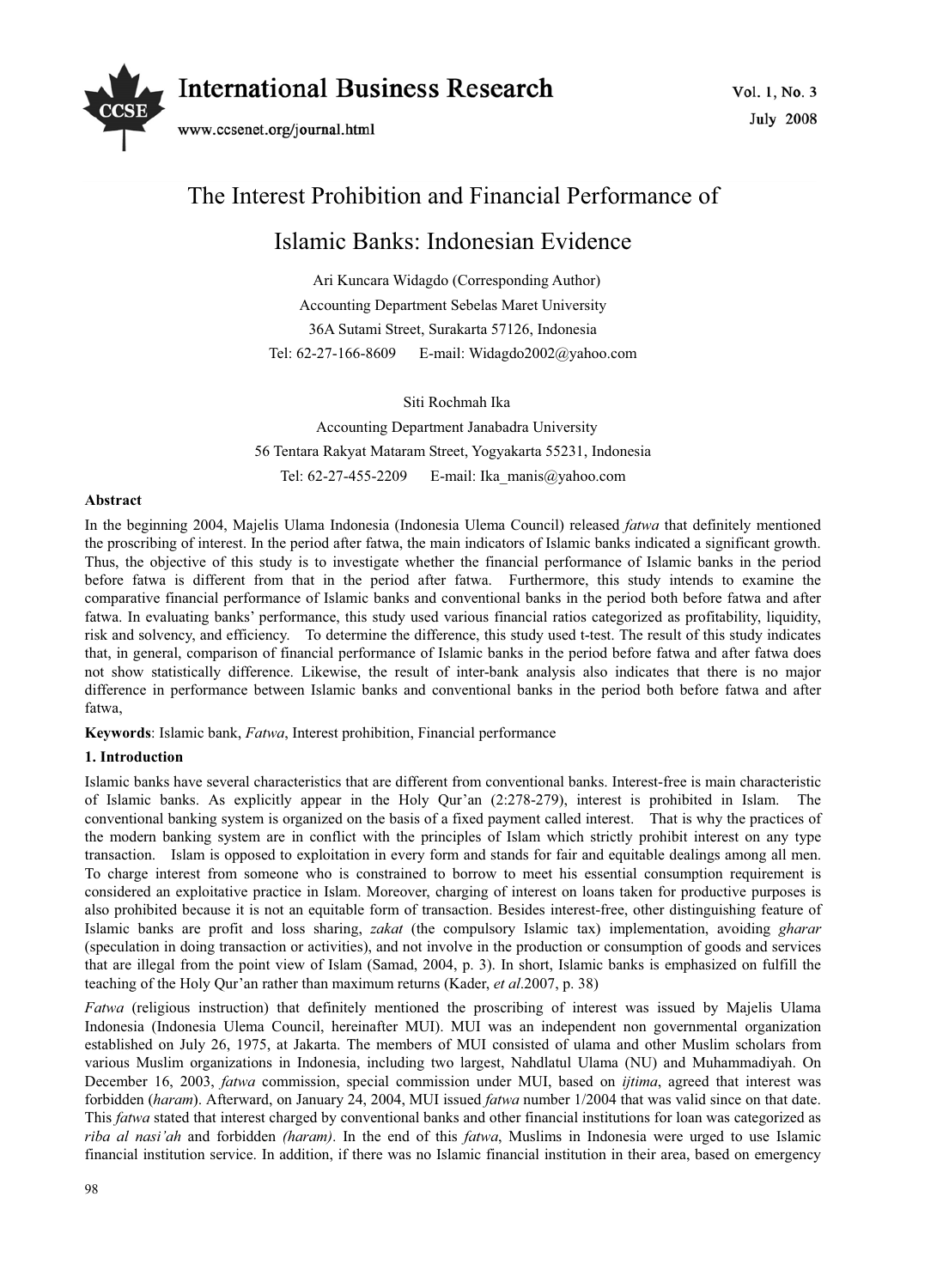principle, Muslims could get service from the conventional financial institution (MUI, 2004). Like other MUI's *fatwa*, this fatwa was not legally binding society; however, it provided a clear guidance for Indonesian Muslim in dealing with conventional banks services.

The issuance of this *fatwa* leaded pro and contra in Muslim society in Indonesia (BNI Syariah, 2005). This *fatwa* was gladly accepted particularly by Muslims that wanted a formal statement from MUI with regard to the prohibition of interest in the transaction for borrowing money *(al-qardh)* or lending money *(al-dayn).* For Islamic banks, this *fatwa* was additional power that provided moral advantage. On the other hand, other party questioned the effectiveness of this *fatwa*. This *fatwa* was issued without any coordination with Indonesia Central Bank. Moreover, they were worried that this *fatwa* would make a rush in conventional banks. People would take out their money from conventional banks and saved it in Islamic banks. The deposit fund of Islamic banks would increase, whereas Islamic banks might not have capability to distribute its fund to the real sector. As result, according this party, the increasing of deposit fund was likely to influence the liquidity of Islamic banks.

Regardless the debate of the fatwa, in fact, the growth of Islamic banks indicated significant growth in year 2004, a year after *fatwa*. As can be seen in the Table 1, in the end of 2004, main indicators of Islamic banks, such as assets, financing, and deposit of fund, are higher than those in year 2003. More over, in the end 2004, Non Performing Loan (NPL) also shows value below than 5 percent that indicate high quality of financing of Islamic banks.

The objectives of this paper are to investigate whether the financial performance of Islamic banks in the period before *fatwa* is different from that in the period after *fatwa* and to examine the comparative financial performance of Islamic banks and conventional banks in the period both before *fatwa* and after *fatwa*. The financial performance of banks is measured based on criteria such as profitability, liquidity, risk and solvency, and efficiency. This study is useful in providing valuable information to relevant parties: Muslim society, Islamic bank management, regulators, and MUI as well.

This paper is organized into six sections. Following introduction in this section, Section 2 describes briefly Islamic banking development in Indonesia along with view of Muslim in Indonesia toward interest and factors considered important to select Islamic bank. Section 3 provides a literature review. Section 4 provides research method that includes financial performance measures, data used in this study, and data analysis. Next section is Section 5 that presents empirical results and discussion. Conclusion, including limitation of the study, is presented in Section 6.

## **2. Islamic Banking Development in Indonesia**

# *2.1 The growth of Islamic banks 1992-2005*

The development of Islamic institution in Indonesia during 1992-2005 achieved remarkable growth. The history of Islamic banking was started in 1992 with the establishment of Act No. 1/1992 that gave a chance for opening a profit sharing bank. In 1992, MUI held workshop on Islamic economic followed by establishment of the first Islamic bank, namely Bank Muamalat Indonesia (BMI). In period 1992-1998, there were 1 Islamic bank and 78 Islamic rural banks. In 1998, Indonesia government issued Act No. 10/1998, as replacement of old Act (No. 7/1992), affirmed that Indonesia started entering era of dual banking system in which Islamic banks operated side by side with conventional banks. This Act provided legal basis for development of Islamic bank. Moreover, Act No. 23/1999 about Central Bank stated that Indonesia Central Bank, as monetary authority in Indonesia, must provide regulation and facilities for the operation of Islamic banks. After implementation of these Acts, formation of Islamic banks increased significantly. Bank Syariah Mandiri (BSM), as a second Islamic bank, was opened in 1999 followed by some conventional banks that opened Islamic banking units. The next significant event, in 2002, Indonesia Central Bank issued "Blueprint of Islamic Banking Development in Indonesia". The objective of this blueprint was to identify major challenges of development Islamic bank in the future. In addition, this blueprint also provided vision, mission, and goal for development of Islamic bank, so that Islamic bank stakeholders had clear guidance to synchronize their vision and aspiration (Indonesia Central Bank, 2002). Moreover, on January 24, 2004, MUI issued *fatwa* that clearly mentioned about prohibition of interest and *riba*. Hopefully, this *fatwa* could provide additional stimulation to the growth of Islamic institutions in Indonesia. The complete figure of Islamic financial institution development during period 1992-2005 can be seen in the Table 2.

# *2.2 A View toward Interest and Factors Affecting to Select Islamic Bank*

In year 2000, Indonesia Central Bank conducted a study about potency, preference, and attitude of people in Java Island toward Islamic bank. The objectives of that study were to provide a map of development Islamic bank potency and to study characteristic and view of potential consumers toward Islamic banking services (Indonesia Central Bank, 2000, p. 1). Indonesia Central Bank carried out this study in partnership with three established universities in Java, namely Bogor Agriculture Institute, Diponegoro University, and Brawijaya University. This study covered provinces in Java Island such as West Java Province, Central Java Province, Yogyakarta Province, and East Java Province. With regard to view toward Islamic bank, in general, most people argued that Islamic bank was an identical to profit sharing bank and a bank that followed Islamic law (shari'ah). More interesting result was their view toward interest. The percentage of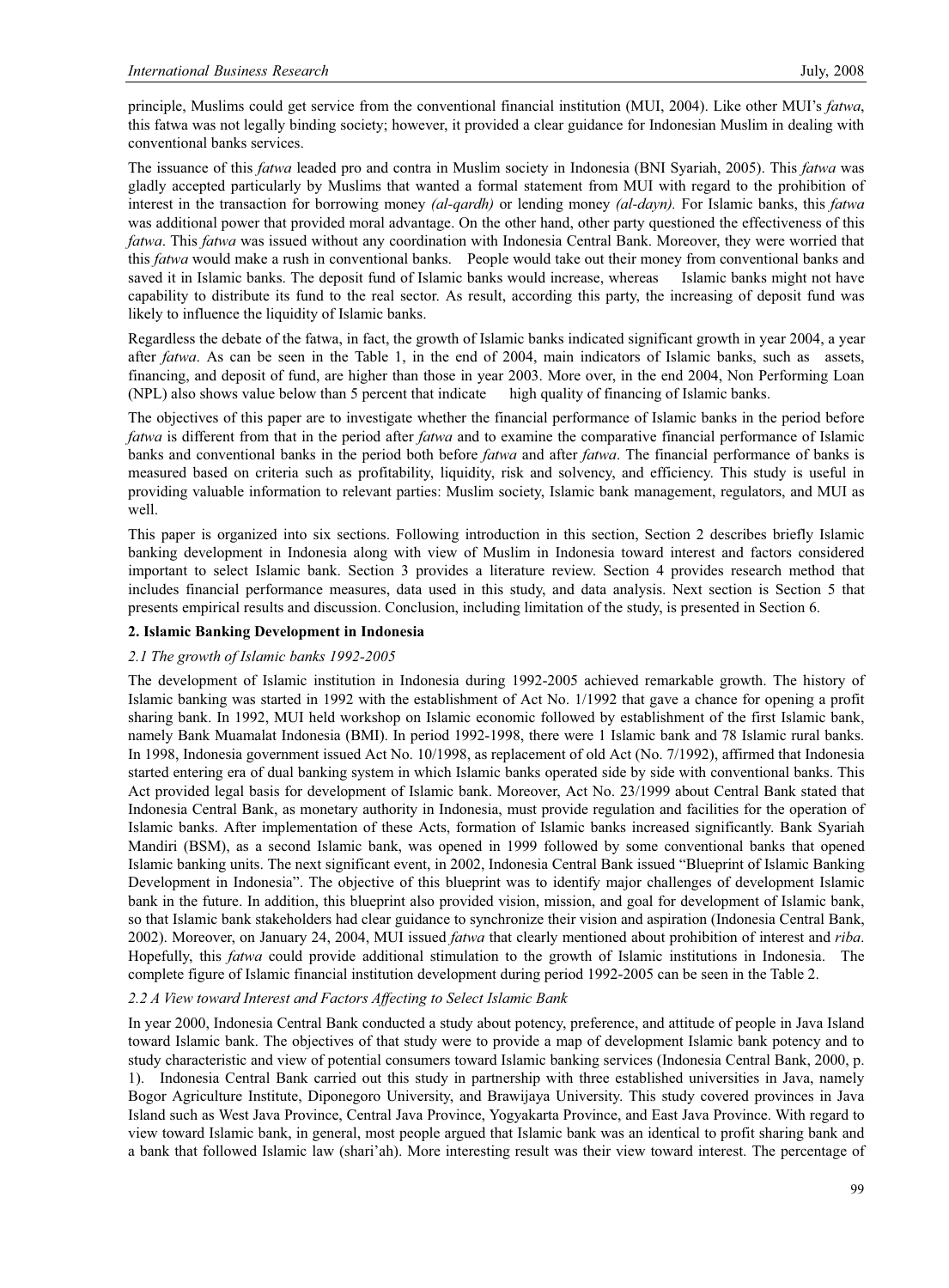people that viewed interest was forbidden by Islam was slightly lower than percentage of those who had opposite view. As shown in Table 3, the percentage of people who viewed interest was prohibited by Islam reached 45 percent, whereas percentage of people who thought that interest was not prohibited by Islam and did not have a clear understanding was 55 percent. Furthermore, factors considered important in selecting Islamic bank indicated mixed result. For people living in West Java Province and East Java Province, the dominant factors were quality of services and location of Islamic bank. In those provinces, religion motive was not an important factor in selecting Islamic bank. On the other hand, people in Central Java Province considered that religion was dominant factor.

In conclusion, this study provided initial data about level of understanding people toward interest. Therefore, by issuance of the *fatwa*, this paper argues that Muslims in Indonesia would clearly understand legal status of interest from point view of Islam. As result, they would fully support the Islamic banks development in Indonesia.

#### **3. Literature Review**

In general, method analysis of prior studies on examining of financial performance of Islamic banks with ratios analysis can be categorized into two categories. First, studies examine the performance of Islamic banks during certain period (e.g. Sarker, 1999; Arief, 1989; Wibowo and Saptutyningsih, 2004). Studies under this category generally examine performance Islamic banks during several years and make inter-temporal comparison. Second, studies examine the performance of Islamic Banks and compare that with conventional banks' performance (e.g. Samad, 1999; Samad and Hassan, 2000; Rosly and Bakar, 2003).

In terms of studies that examine the financial performance of Islamic banks during certain period, Sarker (1999) analyzed efficiency of Islamic banks under conventional banking framework in Bangladesh. The result revealed that Islamic banks could not operate with its full efficiency level if it operated under a conventional banking framework. He argued further that Islamic product had different risk characteristic, so that different prudential regulation should be established. In Malaysia situation, Arief (1989) examined the financial performance of Bank Islam Malaysia Berhad (BIMB). He found that, during the first six years of its establishment, BIMB indicated imposing progress. In Indonesia environment, Wibowo and Saptutyningsih (2004) examined the financial performance of two main Islamic banks: BMI and BSM, during period 2000-2003 with tool called CAMEL-modified. The result revealed that performance of BMI was superior to performance of BSM. In more recent study, Utami, *et al.* (2006) tried to define profile of Baitul Maal Wat Tamwil (BMT) in Banyumas Regency based on its financial performance. The result showed that, in most BMTs being surveyed, the level of financial ratio, which included liquidity, solvability, business risk, and productivity of the employee's ratio, increased from the year 2000 until 2002. In global level, Zaman and Movassaghi (2001) reviewed the growth of the Islamic banks on a global basis and assessed its financial performance. This study covered Islamic banks located in some regions such as South Asia, Africa, Southeast Asia, Middle Asia, Europe and America. They ranked performance of Islamic banks around these regions based on some figures extracted from financial statement ended in year 1996. The result showed that Islamic banks located in Middle East and South Asia dominated the rank.

In the context of comparative financial performance of Islamic Banks and conventional banks, some studies have been done in Malaysia (Samad, 1999; Samad and Hassan, 2000; Rosly and Bakar, 2003). Samad (1999) evaluated efficiency of BIMB during 1992-1996 and compared to that of conventional banks. The result indicated that BIMB had relatively higher managerial efficiency than conventional banks. In further study, Samad and Hassan (2000) examined the financial performance of BIMB over the period 1984-1997 and compared that with performance of conventional banks. They employed inter-temporal and inter-bank approach. The finding revealed that financial performance of BIMB was different from conventional banks with respect to liquidity and risk management. In recent study, Rosly and Bakar (2003) examined the financial performance of Islamic banking scheme and made comparative analysis with their mainstream banks' performance. The result showed that mainstream banks were more efficient than Islamic banking scheme. In Bangladesh environment, Hassan (1999) examined performance of Islamic Bank Bangladesh Limited and compared that with other private banks in Bangladesh. The result revealed that, in terms of deposit growth and investment growth, performance of Islamic Bank Bangladesh Limited was better than performance of private banks during period 1993-1994. However, due to the lack of statistical technique, this study is unsatisfactory (Samad and Hassan, 2000). With using banks in Pakistan as case study, Mahmood (2005) compared the financial performance of Islamic bank with that of conventional bank. He found that, almost in all ratios, Islamic bank was superior to conventional bank during 2000-2004. In Bahrain situation, Samad (2004) examined comparative financial performance of Islamic banks and the conventional banks during 1991-2001. The result indicated that there was no significant difference between Islamic banks and conventional banks with respect profitability and liquidity. Similar study in other Middle East country, Kader, *et al.* (2007) also examined comparative financial performance of Islamic banks and conventional banks in UAE. The finding indicated that there was no major difference between Islamic banks and conventional banks with respect to profitability and liquidity.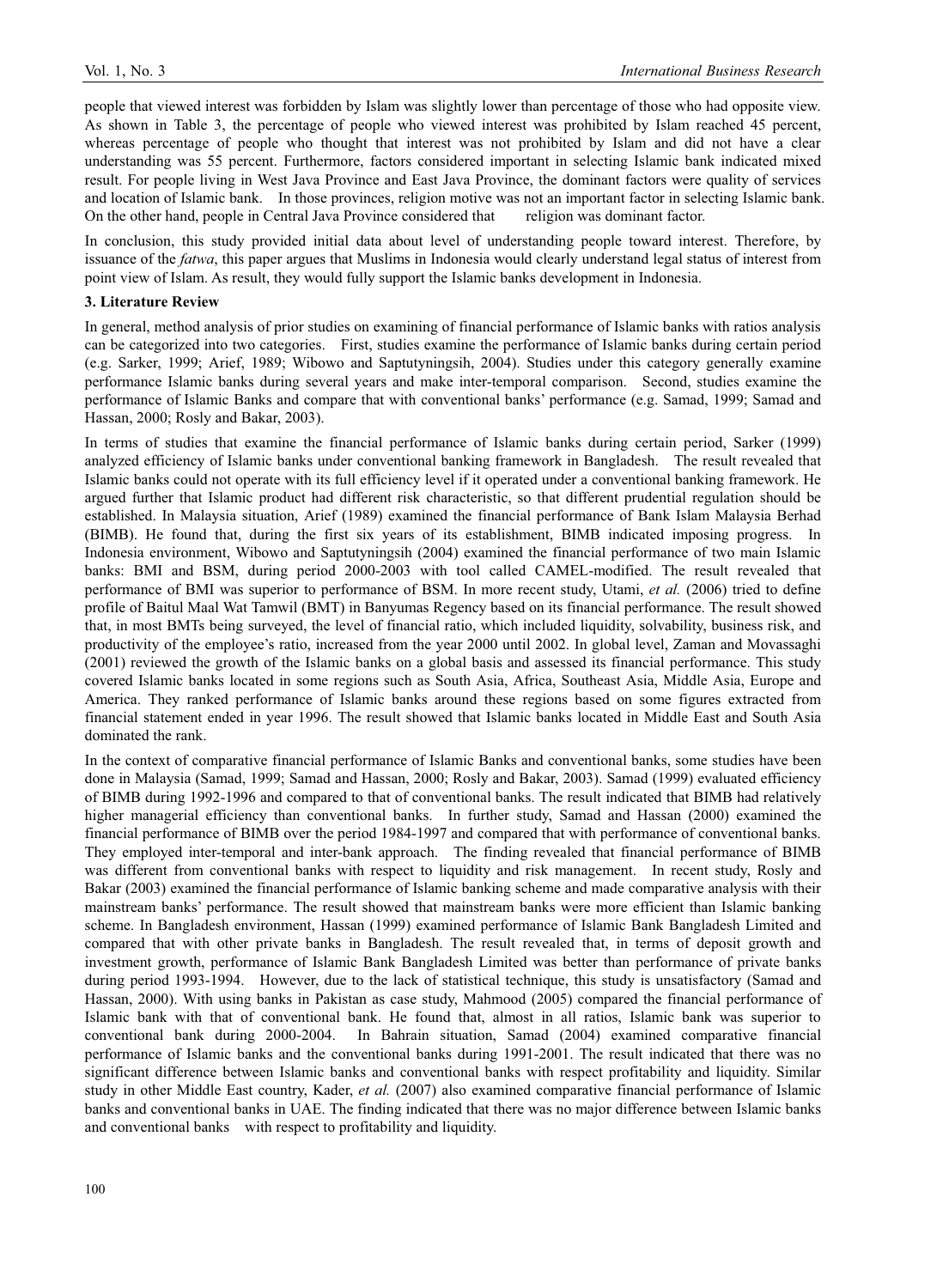# **4. Research Method**

#### *4.1 Financial Performance Measures*

In evaluating banks' performance, this study used accounting ratios. The use of accounting ratios is common in the literature (Samad and Hassan, 2000; Samad, 2004). Furthermore, accounting ratios could minimize disparity of bank's size and make them at average (Samad, 2004, p.6). In this study, to measure financial performance of bank, this study employed 13 financial ratios. These ratios could be grouped under four broad categories as follows.

## 4.1.1 Profitability Ratios

The profitability ratios are used to asses the capability of company to generate earnings as compared to its expenses and other relevant costs incurred during certain period of time. This study used following ratios for measuring profitability of bank.

- a. Return on Asset (ROA) = profit after tax/total asset. It shows how a bank can convert its asset into net earnings. The higher value of this ratio indicates higher capability of firm. This ratio provides indicator for evaluating the managerial efficiency (Samad, 1999; Samad and Hassan, 2000; Samad, 2004; Kader, *et al*., 2007)
- b. Return on Equity (ROE) = profit after tax/equity capital. This ratio indicates how bank can generate profit with the money shareholders have invested. The higher value of this ratio shows higher financial performance. Like ROA, this ratio is also indicator for managerial efficiency.
- c. Profit to Total Expenses (PER) = profit after tax/total expense. This ratio indicates profitability of the firm with regard to its total expenses. A high value of this ratio indicates that bank could make high profit with a given expenses.
- d. Return on Deposit (ROD) = profit after tax/total deposit. This ratio shows percentage return on each dollar of customers' deposit. In the other words, it indicates the effectiveness of bank in converting deposit into net earnings (Rosly and Bakar, 2003, p. 1257).

# 4.1.2 Liquidity Ratios

The liquidity ratios measure the capability of bank to meet its short-term obligations. Generally, the higher value of this ratio indicates that firm has larger margin safety to cover its short-term obligations. Among the various liquidity measures, this study used ratios as follows.

- a. Cash deposit ratio (CDR) = cash/deposit. The higher value of this ratio shows that a firm is more liquid.
- b. Loan deposit ratio (LDR) = loan/deposit. The low value of this ratio indicates that bank has excess liquidity. This ratio also indicates effectiveness of mediation function of bank. In the Islamic bank context, this ratio is well known also as Financing Deposit Ratio (FDR).
- c. Current ratio  $(CR)$  = current asset/current liability. This ratio indicates the capability of firm to meet the current liability with the current asset. The high value of this ratio indicates that firm is more liquid.
- d. Current asset ratio (CAR) = current asset/total asset. This ratio shows composition of firm's asset. The high value of this ratio indicates that firm has more liquid asset than long term asset.

# 4.1.3 Risk and Solvency Ratios.

The following ratios measure for risk and solvency.

- a. Debt equity ratio (DER) = debt/equity capital. This ratio shows how firm finances its operation with debt relative to the use of equity.
- b. Debt to total assets ratio (DTAR) = debt/total asset. This ratio indicates the proportion of assets financed with debt. A high value of this ratio provides indication that firm involves in more risky business.
- c. Equity multiplier ratio (EM) = total asset/share capital. This ratio shows how many dollars of assets must be supported by each dollars of equity capital. The higher value of this ratio indicates signal for risk failure.
- d. Loan to deposit ratio (LDR) = loan/deposit. Besides measuring liquidity, this ratio also indicates credit risk for a firm. High value of this ratio indicates possibility insolvency.

#### 4.1.4 Efficiency Ratios

Two ratios were used for measuring efficiency of a bank.

- a. Asset utilization ratio (AU) = total operating income/total asset. This ratio measures capability of firm to generate revenue with its asset. The high value of this ratio indicates the high productivity of firm's asset.
- b. Operating efficiency ratio (OE) = total operating expense/total operating income. This ratio indicates how efficiently firm uses its assets, revenues and minimizing the expenses. In other words, it shows how well firm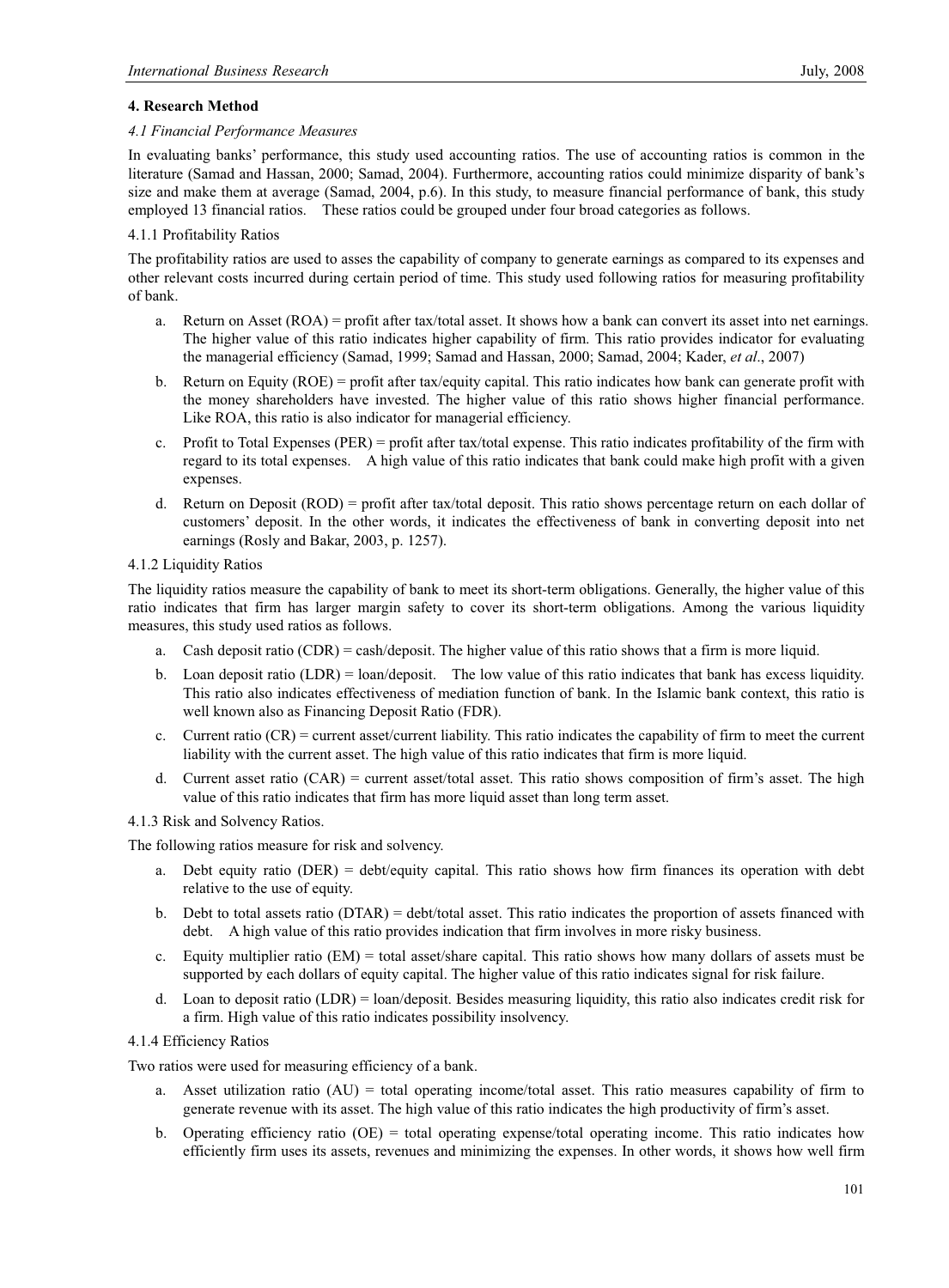could reduce the expenses and improves productivity.

#### *4.2 Data and Sample*

This study used BMI and BSM as a representative of Islamic banks with the reason that these banks have been operating more than 5 years and served as pioneer in Islamic banking in Indonesia. With regard to conventional bank, sample consisted of eight mainstream private banks with the following criteria.

- a. The private banks do not have any loss during 2000-2005.
- b. Like BSM and BMI, based on Indonesia Central Bank directory, these private banks are categorized as foreign exchange bank.

The complete list of banks could be seen in Table 4. Furthermore, this study used a micro bank level panel data on financial statements of both conventional banks and Islamic banks during period 2002-2005. The financial statements of banks were collected from its website and also Indonesia Central bank database. The various ratios were calculated based on these financial statements.

#### *4.3 Data Analysis*

To examine the difference of banks' performance, this study employed inter-temporal comparison and inter-bank approach. The used of these methods is quite common in literature (Samad, 2004; Samad and Hassan, 2005). In addition, a statistical technique was performed in this study in order to determine the difference. The following sections are discussion of these methods.

#### 4.3.1 Inter-Temporal Comparison

In order to examine difference of Islamic banks' performance in the period before *fatwa* and after *fatwa*, this study employed inter-temporal analysis. It means that this study made comparison of performance of Islamic banks between two periods: before *fatwa* and after *fatwa*. The window period of this study was two years before fatwa and after *fatwa*. Because the *fatwa* was issued on January 24, 2004, this study assumed that it would not affect the financial statements ended year 2003. Thus, period before *fatwa* included 2002 and 2003, whereas period after *fatwa* included 2004 and 2005. Thus, Islamic banks' performance in the period 2002-2003 was compared to that in the period 2004-2005. Statistic technique performed in this stage was equality of mean test. The equality of mean test was used to compare means from two samples. Samad (2004, p. 6-7) stated that performance studies widely used this test. To determine whether the difference in means were significant,  $\rho$ -value must be less than the 0.05. If the  $\rho$ -value is less than 0.05 the null hypothesis would be rejected, or it is no difference among the groups mean.

# 4.3.2 Inter-Bank Comparison

By this method, financial performance of Islamic banks was compared with financial performance of conventional banks in the period before *fatwa*. Similar comparison method was done for the period after *fatwa*. Statistic technique performed in this stage was also equality of mean test (independent t-test).

#### **5. Empirical Results and Discussion**

This section presents the finding based on the objectives identified earlier in this study. The findings of the study are also presented in figures and tables. The significant results are further discussed and analyzed in detail in this section.

# *5.1 Profitability Analysis*

In terms of inter-temporal analysis of profitability, all measures of profitability of Islamic banks other than ROD show that there is no significant difference in financial performance between period before *fatwa* and after *fatwa*. As shown in Table 5, ROD is only ratio that indicates statistically difference. The average ROD of Islamic Banks before *fatwa* is 0.01050 compared to 0.01800 in the period after *fatwa*. It indicates that, in the period after *fatwa*, the growth of profit of Islamic banks is relatively higher than deposit fund growth. The growth of this profit in year 2004 and 2005 are 289.41 percent and 92.93 percent respectively, whereas growth of deposit fund of Islamic banks are 117.8 percent and 14.26 percent respectively. Nevertheless, the significant increase of profit does not make other profitability ratios, such as ROA and ROE, showing significant differences between two periods. The reason for this might be that increasing of profit is also followed by increasing of other accounts, such as asset, and equity. It can bee seen in Table 2, total assets Islamic banks in year 2004 and 2005 dramatically increased. This fact might indicate that Islamic banks are in expansion stage during 2004-2005.

In terms of inter- bank analysis, as shown in Table 6 and Table 7, all measures of profitability do not show any statistically difference between Islamic banks and conventional banks in the period both before fatwa and after fatwa. This result is consistent with finding of the other studies that found no significant difference in profitability between Islamic banks and conventional banks (Samad, 2004; Kader, *et al.* 2007). This result might be explained by the fact that revenues of Islamic banks were mainly obtained from financing activities that steadily increased during period 2000-2005. The increasing of financing activities in this period was supported by the low of Non Performing Loan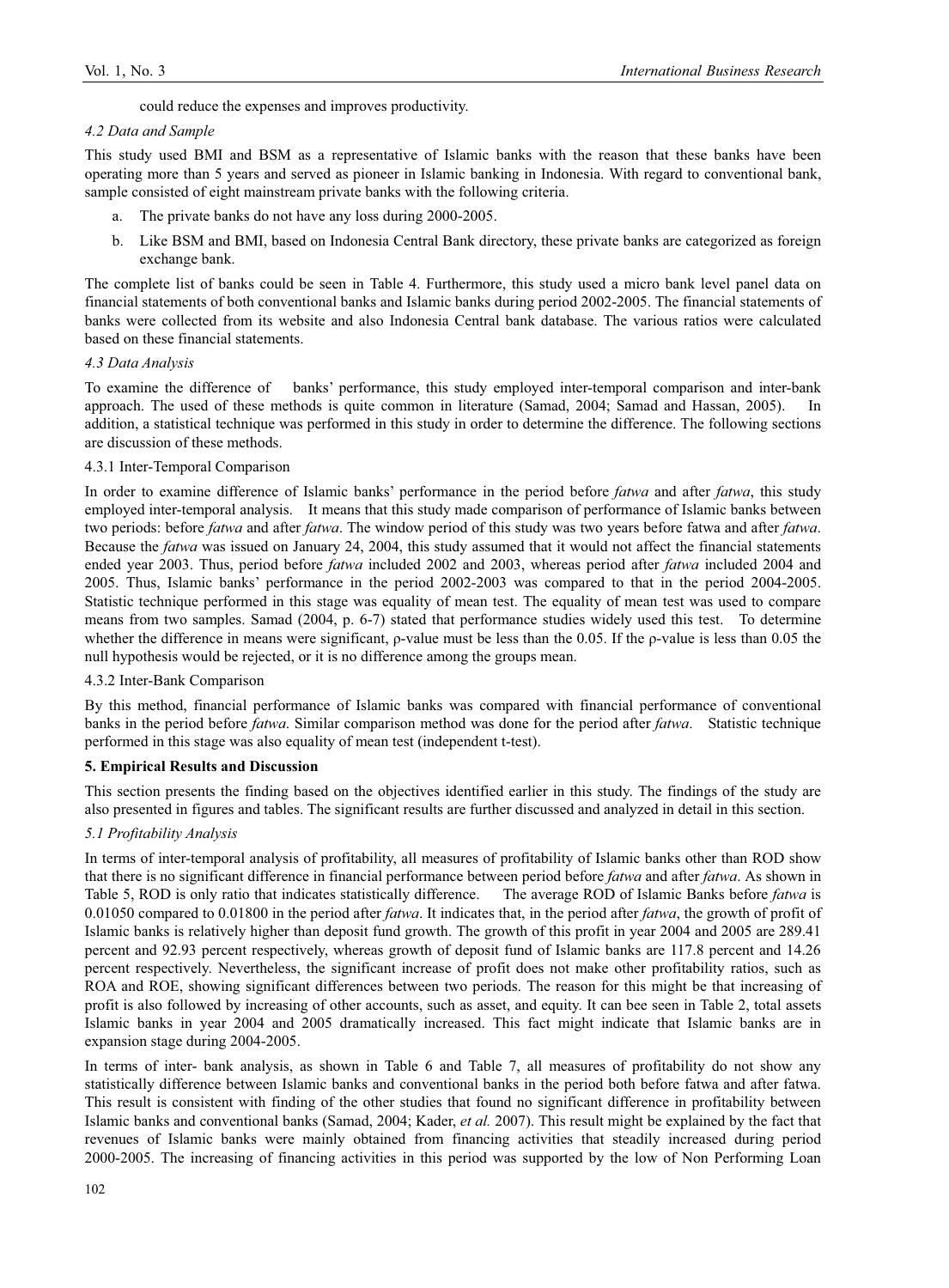(NPL) (see Figure 2). As result, profitability of Islamic banks did not lag behind the profitability conventional banks that also increased steadily in that period due to, particularly, the increasing interest rate.

#### *5.2 Liquidity Analysis*

In terms of inter-temporal analysis of liquidity, as shown in Table 5, all ratios of Islamic banks, except CAR of Islamic Banks, indicate that there is no significant difference between period before *fatwa* and after *fatwa*. However, with regard to CAR of Islamic banks, the difference is statistically significant. The mean CAR in the period before *fatwa* is 0.252 compared to 0.438 in the period after *fatwa*. In the period after *fatwa*, it seems that Islamic banks are more liquid and exposed to less liquidity risk than conventional banks. A macro economy condition Indonesia, particularly in year 2005, could be used for explanation this result. In year 2005, the macro Indonesian economic undertook a rapid downturn triggered mainly by increasing of domestic fuel prices and depreciation of Indonesia currency. The fuel prices increased around of 126.6 percent in average, whereas rupiah, Indonesian currency, experienced significant depreciation around 8.6 percent. In turn, inflation rate soared, causing downward pressure on public consumption levels. In that time, inflation reached 17.11percent that was much higher than target (Indonesia Central Bank, 2006, p. 19). Then, for stabilization of economy condition, Indonesia Central Bank implemented some policies, such as increasing gradually interest rate, open market operation, and increasing minimum reserve requirement. In January 2005, interest rate was 7.42 percent and increased to level of 12.7 percent in November, 2005. In this condition, conventional banks might offer higher return than Islamic banks. In that year, conventional banks promised annual return around 13-15 percent, whereas monthly profit sharing of Islamic banks was around 7-9 percent. Meanwhile, sources of Islamic bank fund are dominated by *mudharabah* investment that is long term account. For example, based on the position in December, 2005, source of fund Islamic banks consisted of 13 percent of *wadiah* current account, 28 percent of *mudharabah* saving account, 58 percent of *mudharabah* investment account, and 1 percent of received financing (Indonesia Central Bank, 2005, p. 8). This fact implies that profit oriented is dominant motives of Islamic banks' consumer. Consequently, if conventional banks offer high return, Islamic banks will experience displacement risk. This risk means that consumers take out their money from Islamic banks and save it in the conventional banks (Indonesia Central Bank, 2006, p. 21). To anticipate this risk, therefore, Islamic banks seem maintaining higher liquidity in the period after *fat*wa than before fatwa. Islamic bank should provide the guarantee of depositors' deposits and trust because Islamic banks are not only a firm, but also moral trustee of the depositors where deposits are trust given to the banking system (Samad and Hassan, 2000, p. 11).

In terms of inter bank comparison as shown in Table 6 and Table 7, some ratios indicate significant difference between Islamic banks and conventional banks. In the period before *fatwa*, CR ratio shows statistically difference. The mean average of Islamic banks is 2.68800, compared to 1.00812 of conventional banks. It seems that capability of Islamic banks to meet current liability with the current asset is better to that of conventional banks. The reason for this might be related to dominant form of Islamic banks financing that is short term nature. Like other countries, financing of Islamic banks in Indonesia have been dominated by *Murabahah* receivables (Indonesia Central Bank, 2006, p. 19). By this form of financing, the Islamic bank purchases for a customer certain product based on his request. The customer will buy the good from the bank on pre-agreed profit basis that does not seem significantly different from interest charged by conventional banks (Brown, 1994). This type of financing is more popular because it is a short term and low risk investment for bank (Samad, 2004, p. 12). Thus, Islamic banks seems need to maintain high liquidity to cover their short term financing.

In the period after *fatwa*, LDR ratio indicates significant difference. As shown in Table 7, means average of LDR of Islamic bank is 0.87700, whereas means average for conventional banks is 0.60063. As shown in Table 2, in terms of financing, comparing to all banks, share of Islamic banks steadily increase since 2003. The percentages of that share in year 2003 until 2005 are 0.16 percent, 1.93 percent, and 2.19 percent respectively (Indonesia Central Bank, 2006). In addition, the high of LDR is supported also by the low of NPL of Islamic banks. During period 2002-2005, NPL of Islamic banks was constantly below than 5 percent that indicated outstanding performance of Islamic Banks (see Figure 2). Thus, those facts indicate that Islamic banks serve intermediation function relatively better than conventional banks. Islamic banks might allocate their funds to real sector such as small medium enterprises (Indonesia Central Bank, 2006, p. 20). It seems that, in the era of post East Asian financial crisis, Islamic banks could recover quicker than conventional banks.

#### *5.3 Risk and Solvency Analysis*

The comparison of ratios of Islamic banks in the period before *fatwa* with period after *fatwa* does not indicate statistically difference. Based on data in Table 5, in the period after *fatwa*, means average of all risk and solvency ratios (DER, DTAR, EM, and LDR) are higher than that in the period before *fatwa*. It indicates that Islamic banks involve in more risky business. However, it seems that Islamic banks could manage their business properly, while business risk increases. It could be seen from the low of NPL of Islamic banks (see Figure 2).

In terms of inter-bank analysis, based on data in Table 6 and Table 7, it can be seen that all measures of risk and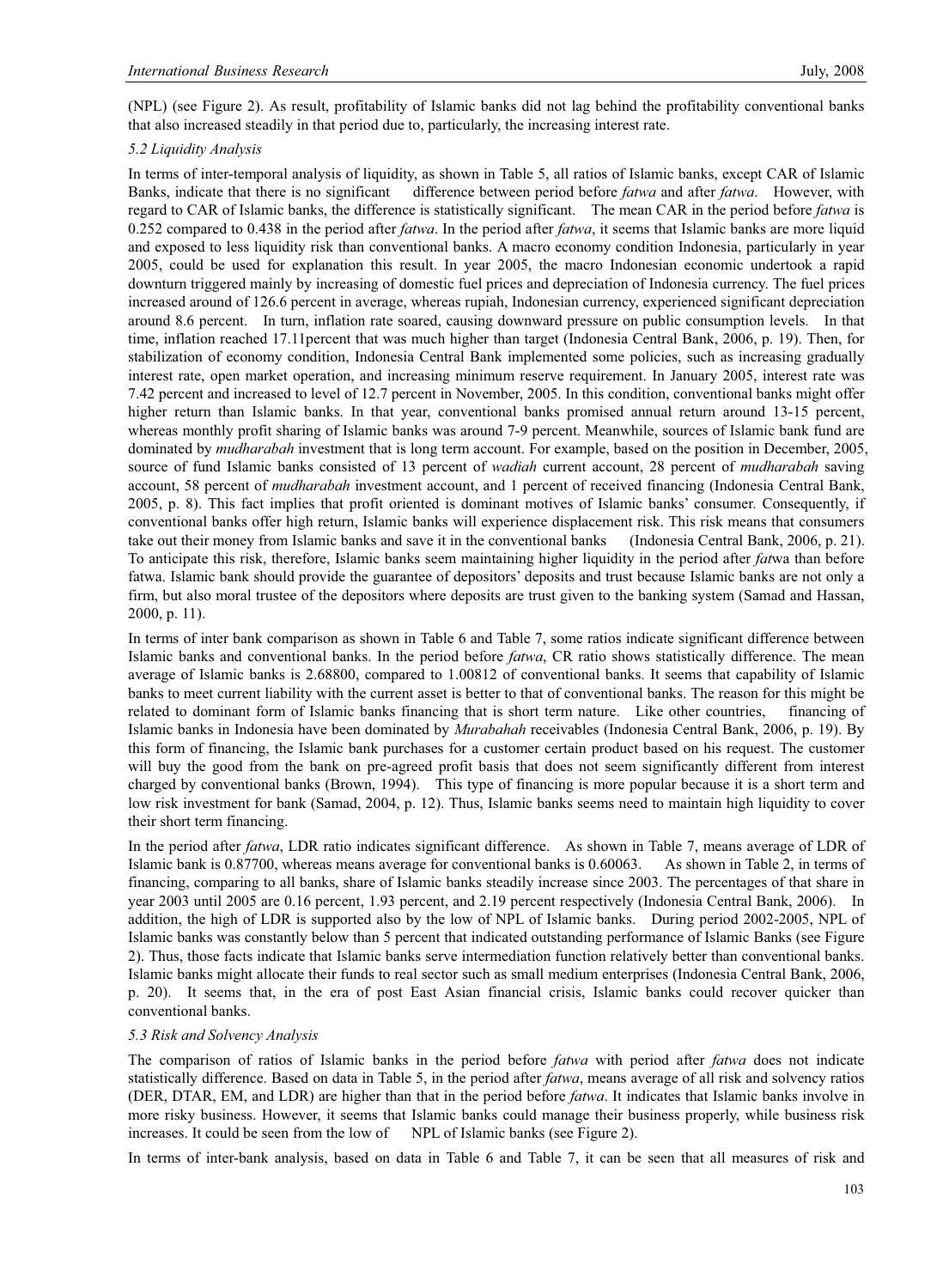solvency also show that there is not significant difference in performance between Islamic banks and conventional banks in period both before *fatwa* and after *fatwa*. This present finding does not support the prior study (Samad and Hassan, 2000) that reveal risk and solvency difference between Islamic banks and conventional banks.

# *5.4 Efficiency Analysis*

In terms of inter-temporal analysis, all efficiency ratios show no significant difference. As shown in Table 5, mean average of ratios are relatively equal between two periods. Likewise, inter-bank comparison also indicates that all efficiency measures indicate no significant differences between Islamic banks and conventional banks (see Table. 6 and Table. 7).

# **6. Conclusion**

This study examined the financial performance of Islamic banks in Indonesia. Financial performance measures were expressed in terms of various financial ratios categorized as profitability, liquidity, risk and solvency, and efficiency. As mentioned earlier in the introduction, this study attempted to examine whether financial performance of Islamic banks in the period before *fatwa* was different from that in the period after *fatwa*. Furthermore, comparative financial performance of Islamic banks and conventional banks during period before *fatwa* and after *fatwa* was also examined.

The result of this study has shown that, in general, financial performance comparison of Islamic banks in the period before fatwa and after fatwa was not statistically different. Likewise, inter-bank analysis, in the period both before fatwa and after fatwa, have indicated that there was no major difference in performance between Islamic banks and conventional banks.

The result of this study implies that financial performance of Islamic banks in Indonesia might not associate with *fatwa* issued by MUI. It seems that macro economy indicator, such as interest rate, might affect the performance of Islamic banks in Indonesia. It is supported by finding of previous studies (Gerard and Cunningham, 1997; Metawa and Almossawi, 1998; Haron and Ahmad, 2000; Ghafur, 2003) that indicate motivation of depositors of Islamic banks is the return of the money (welfare maximization premise).

This present study has limitations that should be considered carefully when interpreting the results. In this study, sample of conventional banks included a conventional bank that opened Islamic banking units in year 2005. This Islamic banking unit might affect the performance of conventional bank as parent company. For further study, it is needed to exclude this bank from sample of conventional bank. Another limitation, sample of Islamic banks in study was represented by BMI and BSM. Meanwhile, prior study (Rachmawati and Syamsulhakim, 2004) indicated that number of branch office might also affect the performance of Islamic bank in Indonesia. Thus, sample of further study needs to include other type of Islamic bank institutions, for example Islamic rural banks that have grown significantly

# **References**

Arief, M. (1989). Islamic Banking in Malaysia: Framework, Performance and Lesson. *Journal of Islamic Economics,* 2 (2), 67-78.

BNI Syariah. (2005). *Prospect of Shari'ah Bank after Fatwa of MUI*. Yogyakarta: Suara Muhammadiyah.

Brown, K. (1994). Islamic Banking: Faith and Creativity. *Los Angeles Times*, 8 April.

Gerard, P. & J. Barton Cunningham. (1997). Islamic Banking: A Study in Singapore. *The International Journal of Bank Marketing*, 15 (6), 204-216.

Ghafur, M. (2003). The Effect of Profit Sharing, Interest Rate, and Income on Mudaraba Deposits: Case Study of Bank Muamalat Indonesia. *Journal of Islamic Economics Muamalah*, 1 (1), 7.

Haron, S., & Norafifah Ahmad. (2000). The Effects of Conventional Interest Rates and Rate of Profit on Funds Deposited with Islamic Banking System in Malaysia. *Journal of Islamic Financial Services*, 1 (4).

Hassan, M. K. (1999). Islamic Banking in Theory and Practice: The Experience of Bangladesh. *Managerial Finance,* 25 (5), 60-113.

Indonesia Central Bank. (2000). *Potency, Preference, and Perception Society toward Islamic Bank at Java Island.* Jakarta: Indonesia Central Bank.

Indonesia Central Bank. (2002). *Blueprint of Development Shari'ah Banking Indonesia.* Jakarta: Indonesia Central Bank, 6-7.

Indonesia Central Bank. (2005). *Islamic Banking Statistic 2005.* Jakarta: Indonesia Central Bank.

Indonesia Central Bank. (2006). *Shari'ah Banking Development Report 2005*. Jakarta: Indonesia Central Bank.

Kader, J. M., Asarpota, A. J. & Al-Maghaireh, A. (2007). *Comparative Financial Performance of Islamic Banks vis-à-vis Conventional Banks in the UAE.* Proceeding on Annual Student Research Symposium and the Chancellor's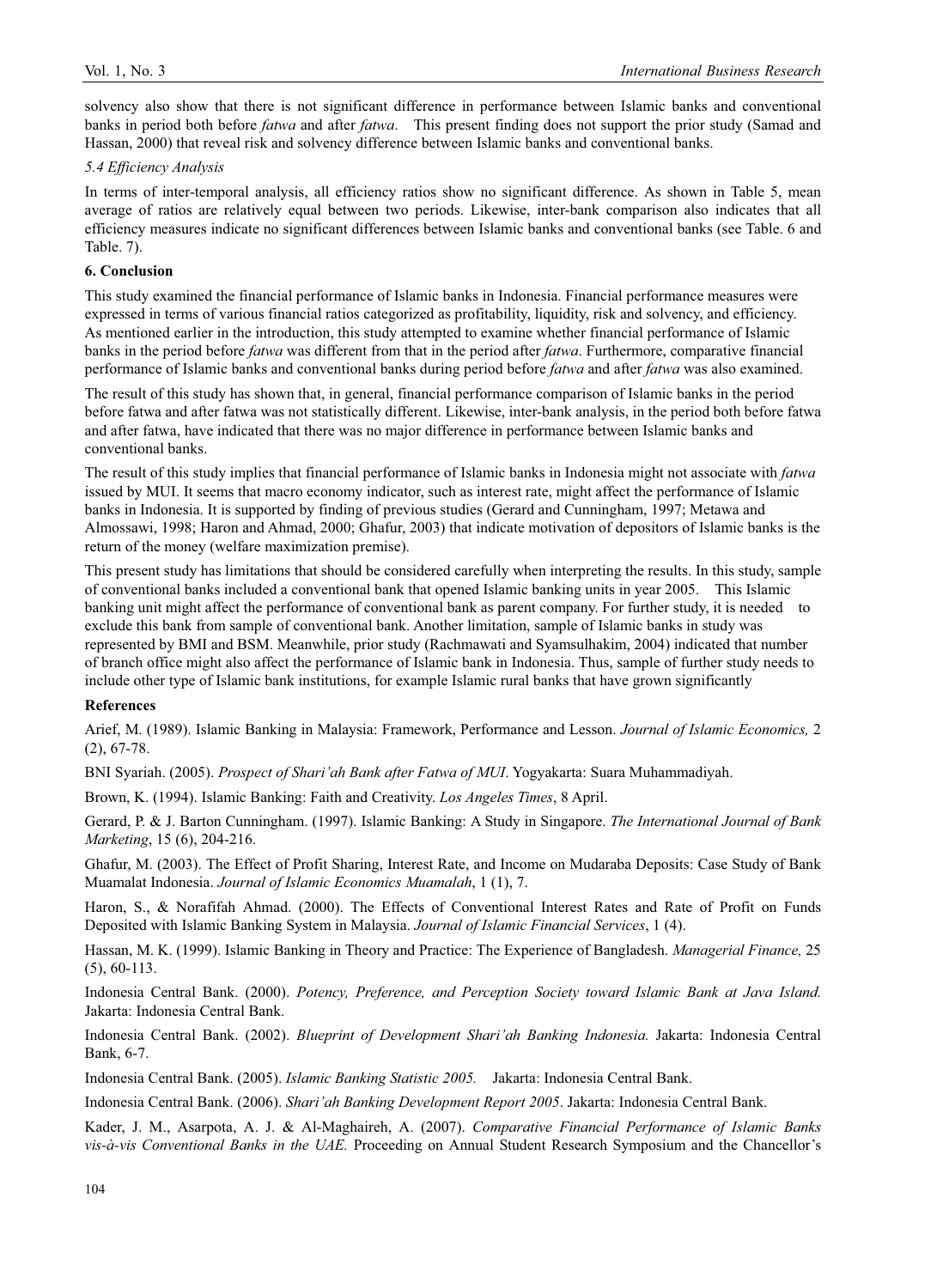Undergraduate Research Award. (Online) Available: http://sra.uaeu.ac.ae/CURA/Proceedings (May 31, 2007).

Mahmood, Z. (2005). Islamic Banking: A Performance Comparison of Islamic Bank versus Conventional Bank in Pakistan. *Unpublished Master Thesis*, Bradford University. (Online) Available: http://virtualscholars.brad.ac.uk:8080/handle/10004/4341 (October, 15, 2007).

Majelis, Ulama, Indonesia. (2004). *Fatwa Decree of Majelis Ulama Indonesia No. 1/2004.* Jakarta.

Metawa, S.A. & Mohammed Almossawi. (1998). Banking Behavior of Islamic Bank Customers: Perspectives and Implications. *The International Journal of Bank Marketing*, 16 (7), 299-313.

Rachmawati, E. & Syamsulhakim, E. (2004). *Factors Affecting Mudaraba Deposits in Indonesia*. Working paper in Economics and Development Studies, Padjadjaran University. (Online) Available: http://www.equitablepolicy.org/wpaper/200404.pdf (November, 7, 2007).

Rosly, S. A. & Bakar, M. A. A. (2003). Performance of Islamic and Mainstream Banks in Malaysia. *International Journal of Social Economics,* 30 (12), 1249-1265.

Samad, A. & Hassan, M. K. (2000). The performance of Malaysian Islamic Bank During 1984 -1997: An Explanatory Study. *Thoughts on Economics*, 10 (1&2), 7-26.

Samad, A. (1999). Comparative Efficiency of the Islamic Bank Malaysia vis-à-vis Conventional Banks. *IIUM Journal of Economics and Management*, 7 (1), 1-25.

Samad, A. (2004). Performance of Interest Free Islamic Banks vis-à-vis Interest-Based Conventional Banks of Bahrain. IIUM Journal of Economics and Management, 12 (2), 1-25.

Sarker, M. A. A. (1999). Islamic Banking in Bangladesh: Performance, Problems and Prospects. *International Journal of Islamic Financial Services.* (Oct-Des), 1(3).

Utami, E. Datien. & Setiawan, A. I. (2006). Analysis of Financial Performance and Internal Management BMT: Survey BMTs Banyumas Regency. *Accounting and Finance Journal*, 5 (1), 97-114.

Wibowo, E. & Saptutyningsih, E. 2004. Analysis of Performance of Bank Muamalat Indonesia and Bank Syariah Mandiri. *Journal of Economic Study*, 5 (1), 20-25.

Zaman, M. R. & Movassaghi, H. (2001). Islamic Banking: A Performance Analysis. *Journal of Global Business*, 12 (22), 31-38.

(In billion IDRs)

| Items        | $3rd$ Quarter 2003 | $4th$ Quarter 2003 | $3rd$ Quarter 2004 | $4th$ Quarter 2004 |
|--------------|--------------------|--------------------|--------------------|--------------------|
| Assets       | 6,559.3            | 7,858.9            | 12,719.6           | 15,352             |
| Deposit Fund | 4.646.1            | 5,724.9            | 9,675.7            | 11.862             |
| Financing    | 4.832.3            | 5.530.2            | 10,131.1           | 11.489             |
| <b>FDR</b>   | 112.44%            | 96.6%              | 104.7%             | 96.86%             |
| <b>NPL</b>   | $3.67\%$           | $2.3\%$            | $2.8\%$            | 2.8%               |

Table 1. Main Indicators of Islamic Banking 2003-2004

Source: Indonesia Central Bank (2005)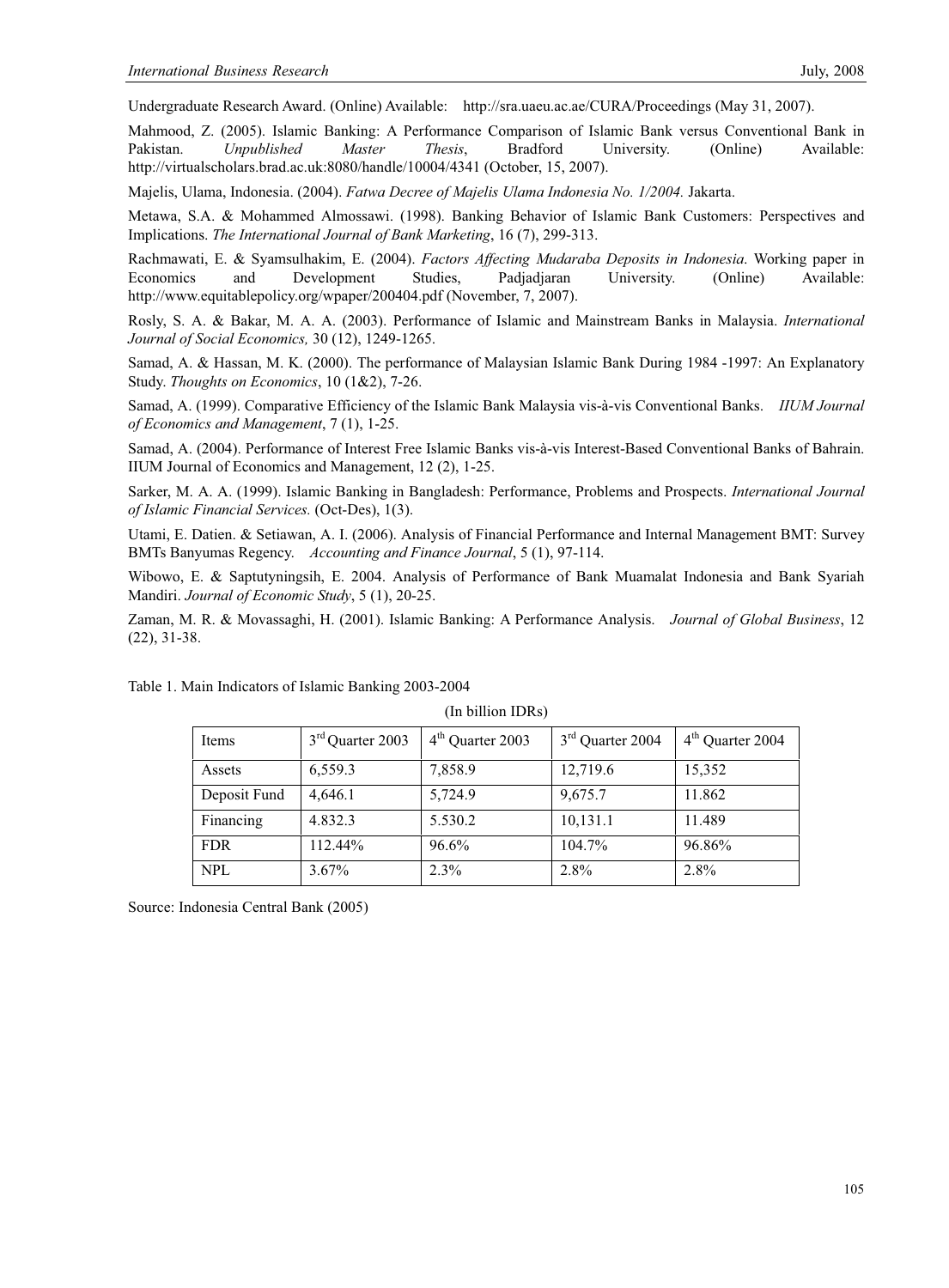| Bank<br>Type                 | 1992         | 1999           | 2000           | 2001           | 2002           | 2003           | 2004       | 2005                    |
|------------------------------|--------------|----------------|----------------|----------------|----------------|----------------|------------|-------------------------|
| Islamic<br>bank              | $\mathbf{1}$ | $\overline{2}$ | $\overline{c}$ | $\overline{c}$ | $\overline{2}$ | $\overline{2}$ | 3          | $\overline{\mathbf{3}}$ |
| Islamic<br>Banking<br>Unit   |              | $\mathbf{1}$   | 3              | 3              | 6              | 8              | 15         | 19                      |
| <b>Branch</b><br>Offices     | $\mathbf{1}$ | 40             | 62             | 96             | 127            | 299            | 401        | 504                     |
| Islamic<br>Rural<br>Bank     | 9            | 78             | 78             | 81             | 83             | 84             | 86         | 92                      |
| Total<br>$Assets*$           | <b>NA</b>    | <b>NA</b>      | 1 790 168      | 2 718 770      | 4 045 235      | 7858918        | 15 325 997 | 20 879 874              |
| Share of<br>Total<br>Banking | <b>NA</b>    | <b>NA</b>      | 0.17%          | 0.25%          | 0.36%          | 0.74%          | 1.20%      | 1.42%                   |
| Financing<br>$\ast$          | NA           | NA             | 1 271 162      | 2 049 793      | 3 276 650      | 5 530 167      | 11 489 933 | 15 231 942              |
| Share of<br>Total<br>Banking | NA           | NA             | 0.40%          | $0.57\%$       | 0.80%          | 0.16%          | 1.93%      | 2.19%                   |
| Deposit*                     | NA           | <b>NA</b>      | 1 028 923      | 1 806 366      | 2 9 17 7 26    | 5 724 909      | 11 862 117 | 15 582 329              |
| Share of<br>Total<br>Banking | NA           | <b>NA</b>      | 0.15%          | 0.23%          | 0.35%          | 0.64%          | 1.23%      | 1.38%                   |

| Table 2. The Development of Islamic Financial Institution in Indonesia 1999-2005 |  |  |
|----------------------------------------------------------------------------------|--|--|
|----------------------------------------------------------------------------------|--|--|

Source: Indonesia Central bank (2006)

 $*$  In million IDRs  $NA = Not$  Available Data

Table 3. View of Muslim in Indonesia toward Interest

|                                                   | Prohibited by Islam | Not prohibited by Islam | Not Sure |
|---------------------------------------------------|---------------------|-------------------------|----------|
| West Java Province                                | 62%                 | $22\%$                  | 16%      |
| Central Java Province, and<br>Yogyakarta Province | 48%                 | 21%                     | 31%      |
| East Java Province.                               | 31%                 | 69%                     |          |
| Total                                             | 45%                 | 55%                     |          |

Source: Indonesia Central Bank (2000)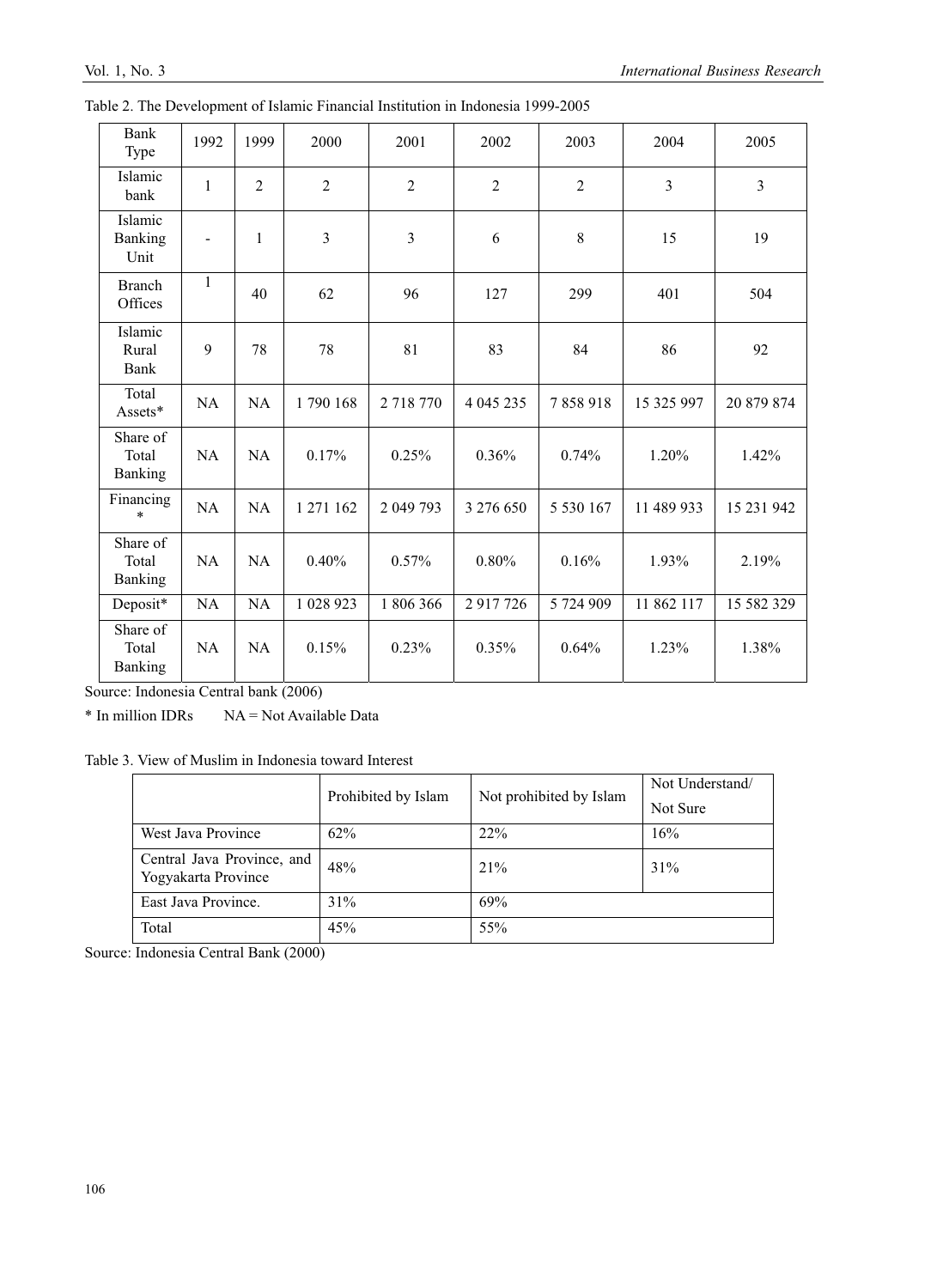Table 4. List of Selected Banks

| Type of Bank      | <b>Bank Name</b>                |
|-------------------|---------------------------------|
| Islamic Bank      | 1. Bank Muamalat Indonesia      |
|                   | 2. Bank Syariah Mandiri         |
|                   | 1. Bank Bumi Putra              |
|                   | 2. Bank Buana                   |
|                   | 3. Bank Central Asia            |
| Conventional Bank | 4. Bank Internasional Indonesia |
|                   | 5. Bank Lippo                   |
|                   | 6. Bank Niaga                   |
|                   | 7. Bank NISP                    |
|                   | 8. Bank Pan Indonesia           |

Table 5. Financial Performance of Islamic Banks Before and After Issuing of *Fatwa*

|                |             | <b>Before Fatwa</b><br>$(2002 - 2003)$ |           | After Fatwa | $(2004 - 2005)$ |         |  |
|----------------|-------------|----------------------------------------|-----------|-------------|-----------------|---------|--|
| N <sub>0</sub> | Ratios      |                                        |           |             |                 |         |  |
|                |             | Mean                                   | Std.      | Mean        | Std.            | p-value |  |
|                |             |                                        | Deviation |             | Deviation       |         |  |
| $\mathbf{1}$   | <b>ROA</b>  | 0.19500                                | 0.00495   | 0.02250     | 0.00071         | 0.500   |  |
| $\overline{2}$ | <b>ROE</b>  | 0.09100                                | 0.05091   | 0.17500     | 0.01273         | 0.313   |  |
| 3              | PER         | 0.13900                                | 0.02970   | 0.08950     | 0.03606         | 0.480   |  |
| $\overline{4}$ | <b>ROD</b>  | 0.01050                                | 0.00212   | 0.01800     | 0.00141         | 0.042   |  |
| 5              | <b>CDR</b>  | 0.26000                                | 0.01414   | 0.20450     | 0.02192         | 0.274   |  |
| 6              | <b>LDR</b>  | 0.75400                                | 0.07213   | 0.87700     | 0.00141         | 0.255   |  |
| $\overline{7}$ | <b>CR</b>   | 2.04800                                | 0.76933   | 1.71550     | 0.80540         | 0.815   |  |
| 8              | <b>CAR</b>  | 0.25200                                | 0.06364   | 0.43800     | 0.06930         | 0.014   |  |
| 9              | DER         | 7.49600                                | 4.02061   | 11.67200    | 0.17819         | 0.393   |  |
| 10             | <b>DTAR</b> | 0.85950                                | 0.08556   | 0.91900     | 0.00425         | 0.521   |  |
| 11             | EM          | 9.79700                                | 3.90182   | 19.16050    | 2.78105         | 0.298   |  |
| 12             | AU          | 0.01500                                | 0.00141   | 0.01850     | 0.00071         | 0.090   |  |
| 13             | OE          | 0.87850                                | 0.00636   | 0.80650     | 0.04455         | 0.295   |  |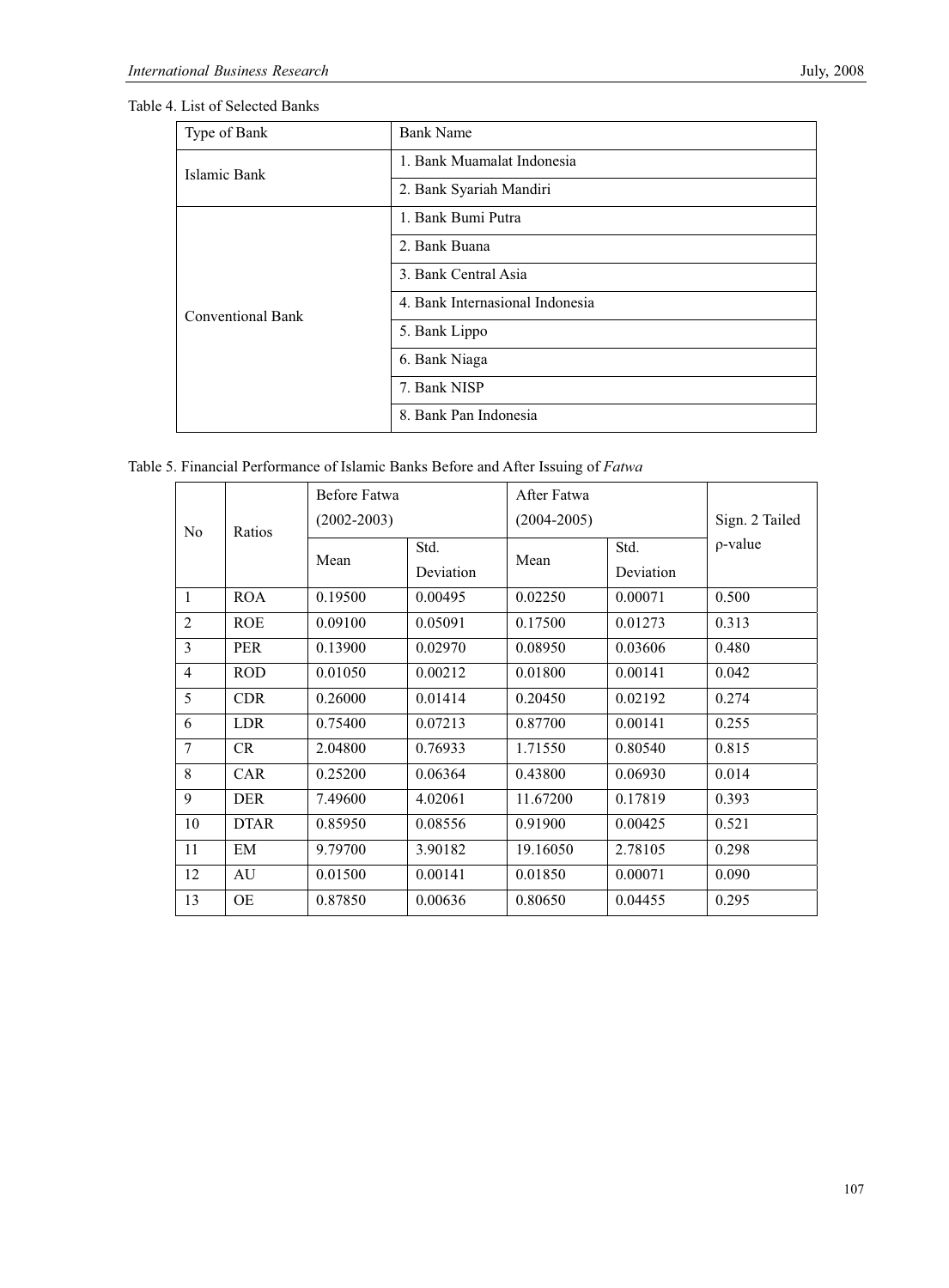|                |             | Islamic Bank |                          |          | Conventional Bank |          | Sig. 2 |
|----------------|-------------|--------------|--------------------------|----------|-------------------|----------|--------|
| No.            | Ratios      | Mean         | Std.<br><b>Deviation</b> | Mean     | Std.<br>Deviation | t-value  | Tailed |
| $\mathbf{1}$   | <b>ROA</b>  | 0.01950      | 0.004950                 | 0.01358  | 0.012809          | $-0.619$ | 0.553  |
| 2              | <b>ROE</b>  | 0.09100      | 0.050912                 | 0.08814  | 0.224722          | $-0.017$ | 0.987  |
| 3              | <b>PER</b>  | 0.13900      | 0.029698                 | 0.08590  | 0.131828          | $-0.543$ | 0.602  |
| $\overline{4}$ | <b>ROD</b>  | 0.01050      | 0.002121                 | 0.01121  | 0.014612          | 0.066    | 0.949  |
| 5              | <b>CDR</b>  | 0.26000      | 0.014142                 | 0.22249  | 0.166820          | $-0.627$ | 0.550  |
| 6              | <b>LDR</b>  | 0.75400      | 0.072125                 | 0.52700  | 0.285893          | $-2.005$ | 0.082  |
| 7              | CR.         | 2.68800      | 0.500632                 | 1.00812  | 0.624952          | $-3.479$ | 0.008  |
| 8              | <b>CAR</b>  | 0.25200      | 0.063640                 | 0.31782  | 0.150793          | 0.583    | 0.576  |
| 9              | <b>DER</b>  | 7.49600      | 4.020609                 | 10.25879 | 3.159859          | 1.066    | 0.318  |
| 10             | <b>DTAR</b> | 0.85950      | 0.085560                 | 0.90928  | 0.052893          | 1.086    | 0.309  |
| 11             | EM          | 9.79700      | 3.901815                 | 26.40441 | 24.730288         | 0.906    | 0.391  |
| 12             | AU          | 0.01500      | 0.001414                 | 0.01265  | 0.010690          | $-0.297$ | 0.774  |
| 13             | <b>OE</b>   | 0.87850      | 0.006364                 | 0.90335  | 0.090141          | 0.373    | 0.719  |

Table 6. Financial Performance Comparison before *Fatwa* (2002-2003)

Table 7. Financial Performance Comparison after *Fatwa* (2004-2005)

|                |             | Islamic Bank | Conventional Bank |          | t-value           | $\overline{2}$<br>Sig. |        |
|----------------|-------------|--------------|-------------------|----------|-------------------|------------------------|--------|
| No.            | Ratios      | Mean         | Std.<br>Deviation | Mean     | Std.<br>Deviation |                        | Tailed |
| 1              | <b>ROA</b>  | 0.02250      | 0.000707          | 0.02025  | 0.009161          | $-0.332$               | 0.748  |
| $\overline{2}$ | <b>ROE</b>  | 0.17500      | 0.012728          | 0.25288  | 0.190618          | 0.552                  | 0.596  |
| 3              | <b>PER</b>  | 0.08950      | 0.036062          | 0.25313  | 0.114554          | 1.918                  | 0.091  |
| $\overline{4}$ | <b>ROD</b>  | 0.01800      | 0.001414          | 0.02200  | 0.011988          | 0.451                  | 0.664  |
| 5              | <b>CDR</b>  | 0.20450      | 0.021920          | 0.21588  | 0.091381          | 0.317                  | 0.759  |
| 6              | <b>LDR</b>  | 0.87700      | 0.001414          | 0.60063  | 0.216542          | $-3.610$               | 0.009  |
| 7              | <b>CR</b>   | 1.7155       | 0.8053            | 1.0815   | 0.67039           | $-1.164$               | 0.278  |
| 8              | <b>CAR</b>  | 0.43800      | 0.069296          | 0.25200  | 0.098785          | $-2.461$               | 0.039  |
| 9              | <b>DER</b>  | 11.67200     | 0.178191          | 8.24463  | 2.953099          | $-1.569$               | 0.155  |
| 10             | <b>DTAR</b> | 0.91900      | 0.004243          | 0.79138  | 0.190851          | $-.904$                | 0.392  |
| 11             | EM          | 19.16050     | 2.781051          | 33.91500 | 27.753091         | 0.718                  | 0.493  |
| 12             | AU          | 19.16050     | 0.000707          | 0.02100  | 0.011735          | 0.288                  | 0.781  |
| 13             | <b>OE</b>   | 0.80650      | 0.044548          | 0.80463  | 0.105503          | $-0.024$               | 0.982  |